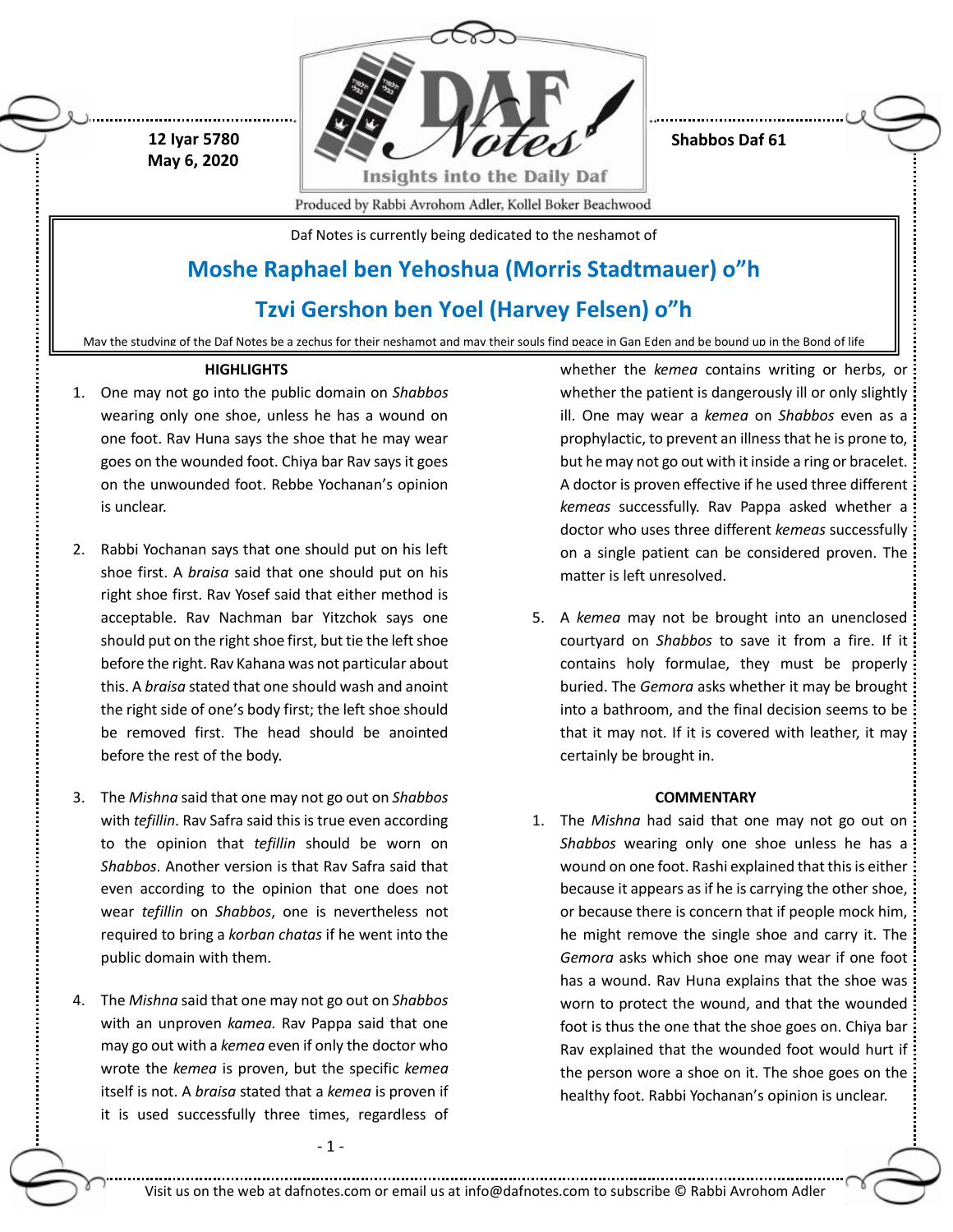

- 2. Rabbi Yochanan said that one should put his left shoe on first, as one favors the left hand when putting on *tefillin*. The *Gemora* cites a *braisa*, however, that rules that the right shoe should be put on first. Rav Yosef thus rules that either method is acceptable, but Abaye questions this approach. Perhaps Rabbi Yochanan didn't know of the *braisa* that contradicted him, or perhaps he ruled against it? Thus, Rav Nachman bar Yitzchok rules that a G-d-fearing person will fulfill both opinions, by putting on his right shoe, then his left, but tying the left shoe first. Thus, he has given precedence to both sides. Rav Ashi points out that Rav Kahana was not particular about this. A *braisa* states that the right shoe should be put on first, but the left should be removed first. Furthermore, the right side of the body should be washed and anointed first. If the entire body is being anointed, one should start with the head.
- 3. The *Mishna* said that one may not go out on *Shabbos* with *tefillin*. There is a debate whether one should wear *tefillin* on *Shabbos* or not, and Rav Safra commented on this debate as it regards our *Mishna*. One tradition is that he stated that the prohibition of going into the public domain on *Shabbos* while wearing *tefillin* applies even according to the opinion that says one should wear *tefillin* on *Shabbos*, since there is concern that one might take them off to go to the bathroom and end up carrying them. Another version of Rav Safra's comment is that the end of the *Mishna*, which says that one is not required to bring a *korban chatas* if one *does* go out with *tefillin*, applies even according to the opinion that one does not wear *tefillin* on *Shabbos*. Although there is no *halachic* reason to wear them on *Shabbos*, *tefillin* are nevertheless considered a type of clothing, and it is thus not considered carrying to wear them in the public domain. (*The prohibition is only rabbinic, for the reason mentioned above.*)
- 4. The *Mishna* said that one may not go out on *Shabbos* with an unproven *kamea.* A *kemea* is an amulet containing either herbs or Kabbalistic formulae, used to heal an illness or otherwise bring success. In

discussing the definition of a proven or unproven *kemea* the *Gemora* makes a distinction between a *kemea* issued by a doctor whose *kemeas* have worked in the past, and a particular *kemea* whose effectiveness is proven. Rav Pappa explains that even if the particular *kemea* under discussion is unproven, if the doctor who issues it is proven, then one may consider it proven and go out with it on *Shabbos*. Tosafos adds that the same holds true if only the *kemea*, but not the doctor, is proven.

In discussing how a *kemea* can be considered proven, the *Gemora* cites two *braisos*, one of which says that a *kemea* is proven effective after it has healed three times. The wording of the *braisa* implies that it refers to a single patient. The other *braisa,* however, clearly requires three separate patients to be healed.

To explain this contradiction, the *Gemora* explains that the first *braisa* refers to proving the effectiveness of the *kemea*, while the second refers to proving the effectiveness of the doctor. Thus, in the first case, the *braisa* refers to a single patient, since this indicates that a single illness is being treated several times. Thus, to prove the effectiveness of a *kemea*, the same type of *kemea* must be used to heal the same illness three times (*whether or not the patient is the same is irrelevant*).

When proving the effectiveness of a doctor who issues *kemeas*, however, the doctor must issue three different *kemeas* for different illnesses. Thus, the example of three separate patients is given.

The first *braisa* also adds a few other details: the laws of *kemeas* are the same for herbal poultices and Kabbalistic formulae, and it is irrelevant whether the patient's illness was serious or mild. Furthermore, a poultice may be worn in public even for prophylactic reasons, to prevent an illness rather than cure it, so long as the illness one is trying to prevent runs in the family (Rashi).

One may not, however, wear the *kemea* in a bracelet or ring, since it then appears to be an adornment. (*See Rashi, who*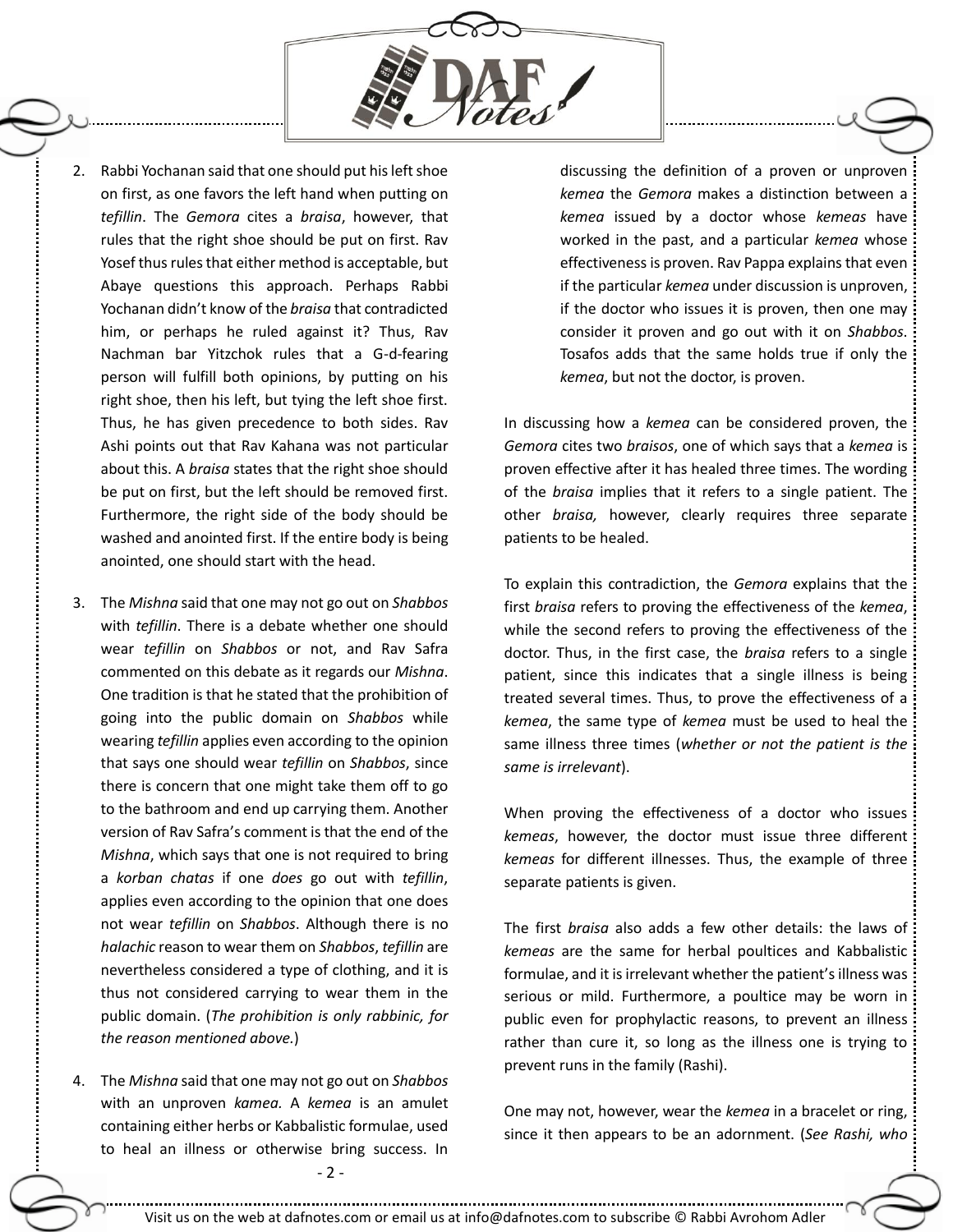

## *implies that this rule refers to a prophylactic kemea.*)

Rav Pappa is uncertain whether a doctor who issues three different *kemeas*, treating three different illnesses, to the same person, is considered proven effective. The reason he is unsure is because he wonders if, perhaps, it is the *mazel*<sup>1</sup> of the patient that causes the *kemeas* to be effective.

5. The *Gemora* asks if *kemeas* are considered holy or not. However, the *Gemora* points out that this question is not relevant regarding whether or not one may rescue *kemeas* from a fire on *Shabbos* by taking them into a courtyard without an *eiruv.* A *braisa* says clearly that both the texts of *brachos* and *kemeas* are not saved on *Shabbos*. The question is also not relevant to whether or not they require proper burial like other works of Torah, for another *braisa* states that holy words written on vessels or on a bed should be buried, and the same would presumably apply to *kemeas*. Rather, the *Gemora* asks if one may take a *kemea* into the bathroom. At first, the *Gemora* seeks to prove that one may take them into the bathroom, since one may wear them in the public domain on *Shabbos* (*if they have been proven effective*). If one would not be allowed to carry it into the bathroom, there would be a concern, as there is with *tefillin*, that one would remove the *kemea* to go to the bathroom, and end up carrying it. In the end, however, the *Gemora* concludes that the *kemeas* under discussion in the *Mishna* are covered with leather, implying that uncovered *kemeas* may not be taken into the bathroom, and thus may not be worn on *Shabbos*. (60b – 61b)

## **ELUCIDATION**

 $\overline{a}$ 

The Mishnah had stated: He may not go out with a single sandal when there is no wound on his foot. Hence, the Gemora infers that if he has a wound on his foot, he may go out. With which of them does he go out? — Rav Huna said: With that [worn on the foot] which has the wound. This proves that he holds that the purpose of the sandal is [to save

1 I.e. the angel protecting this patient was more capable of utilizing the power of *kemeas* than a normal person.

- 3 -

him] pain. Chiya bar Rav said: With that [worn] where there is no wound. This proves that he holds that it is employed as a luxury, while this [foot] that has a wound, its wound is evidence for it.

Now, Rabbi Yochanan too holds as Rav Huna. For Rabbi Yochanan said to Rav Shamen bar Abba: Give me my sandals. When he gave him the right one, he [Rabbi Yochanan] observed, You treat it as though it had a wound. [No]. Perhaps he agrees with Chiya bar Rav, and he meant thus: You treat the left [foot] as through it had a wound? Now, Rabbi Yochanan [here] follows his general view. For Rabbi Yochanan said: Like tefillin, so are shoes: just as tefillin [are donned] on the left [hand], so are shoes [put on] the left [foot first]. An objection is raised: When one puts on his shoes, he must put on the right first and then the left?  $-$  Said Rav Yosef: Now that it was taught thus, while Rabbi Yochanan said the reverse, he who acts in either way acts [well]. Said Abaye to him: But perhaps Rabbi Yochanan did not hear this Baraisa, but if he had heard it, he would have retracted? Or perhaps he heard it and held that the halachah is not as that Mishnah? Rav Nachman bar Yitzchak said: A God-fearing person satisfies both views. And who is that? Mar, the son of Ravina. What did he do? He put on the right foot [sandal] but did not tie it. Then he put on the left, tied it, and then tied the right [sandal]. Rav Ashi said: I saw that Rav Kahana was not particular.

Our Rabbis taught: When one puts on his shoes, he must put on the right first and then the left; when he removes [them], he must remove the left [first] and then the right. When one washes, he must [first] wash the right [hand, foot] and then the left. When one anoints [himself] with oil, he must anoint the right and then the left. But one who desires to anoint his whole body must anoint his head first, because it is the king of all the limbs. (60b – 61a)

The Mishnah had stated: Nor with tefillin. Rav Safra said: Do not think that this is [only] according to the view that the Shabbos is not a time for tefillin; but even on the view that the Shabbos is a time for tefillin, one must not go out [with

Visit us on the web at dafnotes.com or email us a[t info@dafnotes.com](mailto:info@dafnotes.com) to subscribe © Rabbi Avrohom Adler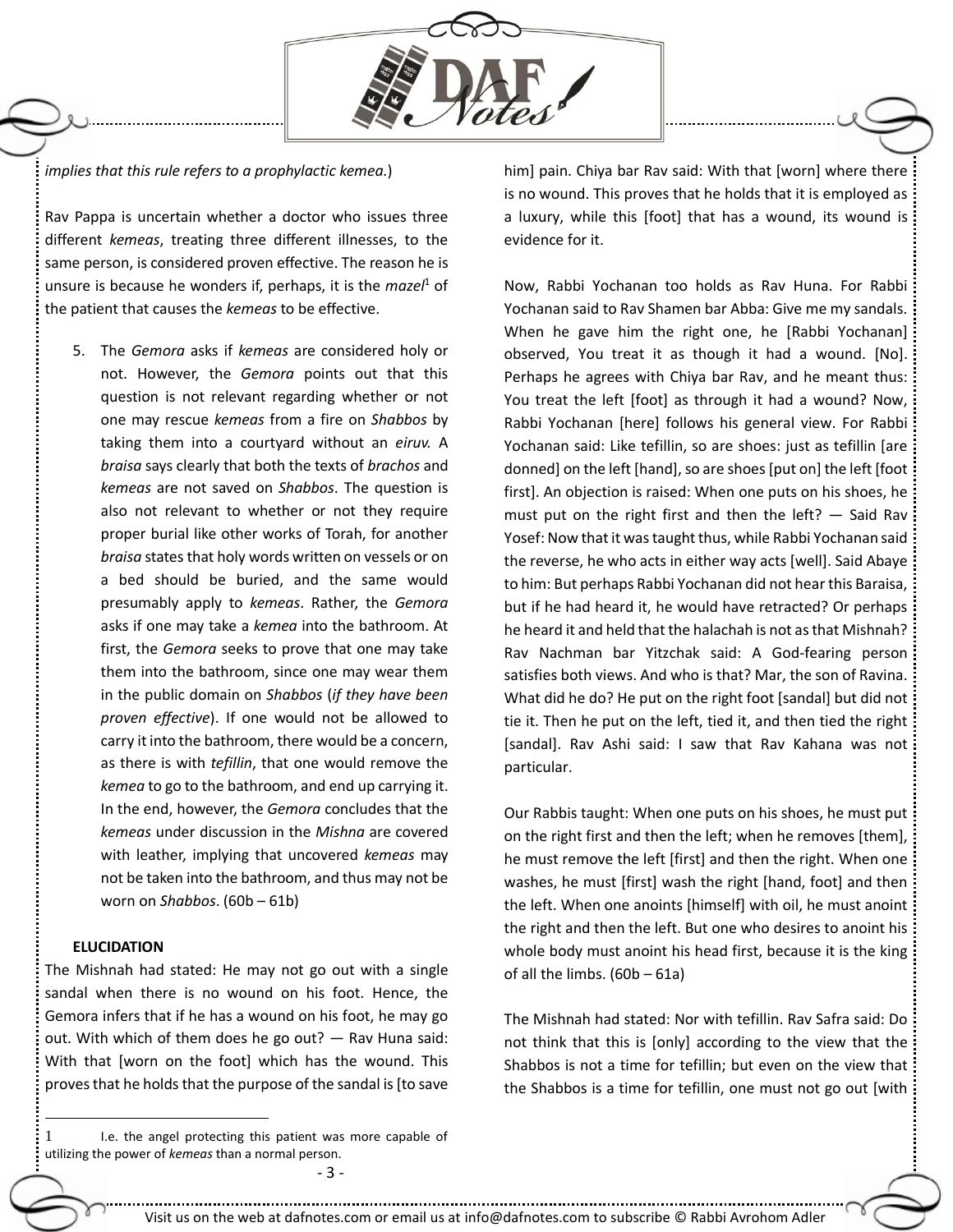

them], lest he come to carry them [four cubits] in the street. Others learn this in reference to the last clause: Yet if he goes out, he does not incur a chatas offering: Said Rav Safra: Do not think that this is [only] according to the view that the Shabbos is a time for tefillin; but even on the view that the Shabbos is not a time for tefillin, he is [nevertheless] not liable to a chatas-offering. What is the reason? He treats it as a garment. (61a)

The Mishnah had stated: Nor with an amulet, if it is not from an expert. Rav Pappa said: Do not think that both the man [issuing it] and the amulet must be approved; but as long as the man is approved, even if the amulet is not approved. This may be proved too for it is stated, Nor with an amulet, if it is not from an expert; but it is not stated, if it is not approved. This proves it.

Our Rabbis taught: What is an approved amulet? One that has healed [once], a second time and a third time; whether it is an amulet in writing or an amulet of roots, whether it is for a sick person whose life is endangered or for a sick person whose life is not endangered. [It is permitted] not [only] for a person who has [already] had an epileptic fit, but even [merely] to ward it off. And one may tie and untie it even in the street, providing that he does not secure it with a ring or a bracelet and go out with it into the street, for appearances sake. But it was taught: What is an approved amulet? One that has healed three men simultaneously?  $-$  There is no difficulty: the one is to approve the man; the other is to approve the amulet. Rav Pappa said: It is obvious to me that if three amulets [are successful for] three people, each [being] efficacious] three times, both the practitioner and the amulets are [therefore] approved. If three amulets [are successful for] three people, each [being efficacious] once, the practitioner is [therefore] approved, but not the amulets. If one amulet [is efficacious] for three men, the amulet is approved but not the practitioner. [But] Rav Pappa propounded: What if three amulets [are efficacious] for one person? The amulets are certainly not rendered approved: but does the practitioner become approved or not? Do we say: Surely he has healed him! Or perhaps, it is this man's fate to be susceptible to writings? The question remains unresolved.

The scholars propounded: Have amulets sanctity or not? In respect of what law? Shall we say, in respect of saving them from a fire? Then come and hear: Benedictions and amulets, though they contain the [divine] letters and many passages from the Torah, may not be saved from a fire, but are burnt where they are. Again, if in respect to hiding away (for those that are worn out); — Come and hear: If it [the Divine Name] was written on the handles of utensils or on the legs of a bed, it must be cut out and hidden. Rather [the problem is] what about entering a latrine with them? Have they sanctity, and it is forbidden; or perhaps they have no sanctity, and it is permitted? — Come and hear: Nor with an amulet, if it is not from an expert. This [implies that] if it is from an expert, one may go out [with it]; now if you say that amulets possess sanctity, it may happen that one needs a latrine, and so come to carry it four cubits in the street? The reference here is to an amulet of roots (of herbs, which definitely does not possess sanctity). But it was taught: Both a written amulet and an amulet of roots? — The reference here is to a sick person whose life is endangered (who will be wearing it at all times). But it was taught: 'Both a sick person whose life is endangered and one whose life is not endangered'? — Rather [this is the reply]: since it heals even when he holds it in his hand, it is well. But it was taught: Rabbi Oshaya said: Providing one does not hold it in his hand and carry it four cubits in the street? But the reference here is to [an amulet that is] covered with leather. But tefillin are leather-covered, yet it was taught: When one enters a latrine, he must remove his tefillin at a distance of four cubits and then enter? There it is on account of the [letter] shin, for Abaye said: The shin of tefillin is a halachah of Moshe at Sinai. Abaye also said: The daled of tefillin is a halachah of Moshe at Sinai. Abaye also said: The yod of tefillin is a halachah of Moshe at Sinai. (61b – 62a)

#### **INSIGHTS TO THE DAF**

#### *Which Shoe First?*

Rabbi Yochanan said that one should put his left shoe on before his right shoe, but the *Gemora* cited a *braisa* that states clearly that the right shoe should be put on first. Rav Yosef therefore states that either method is acceptable.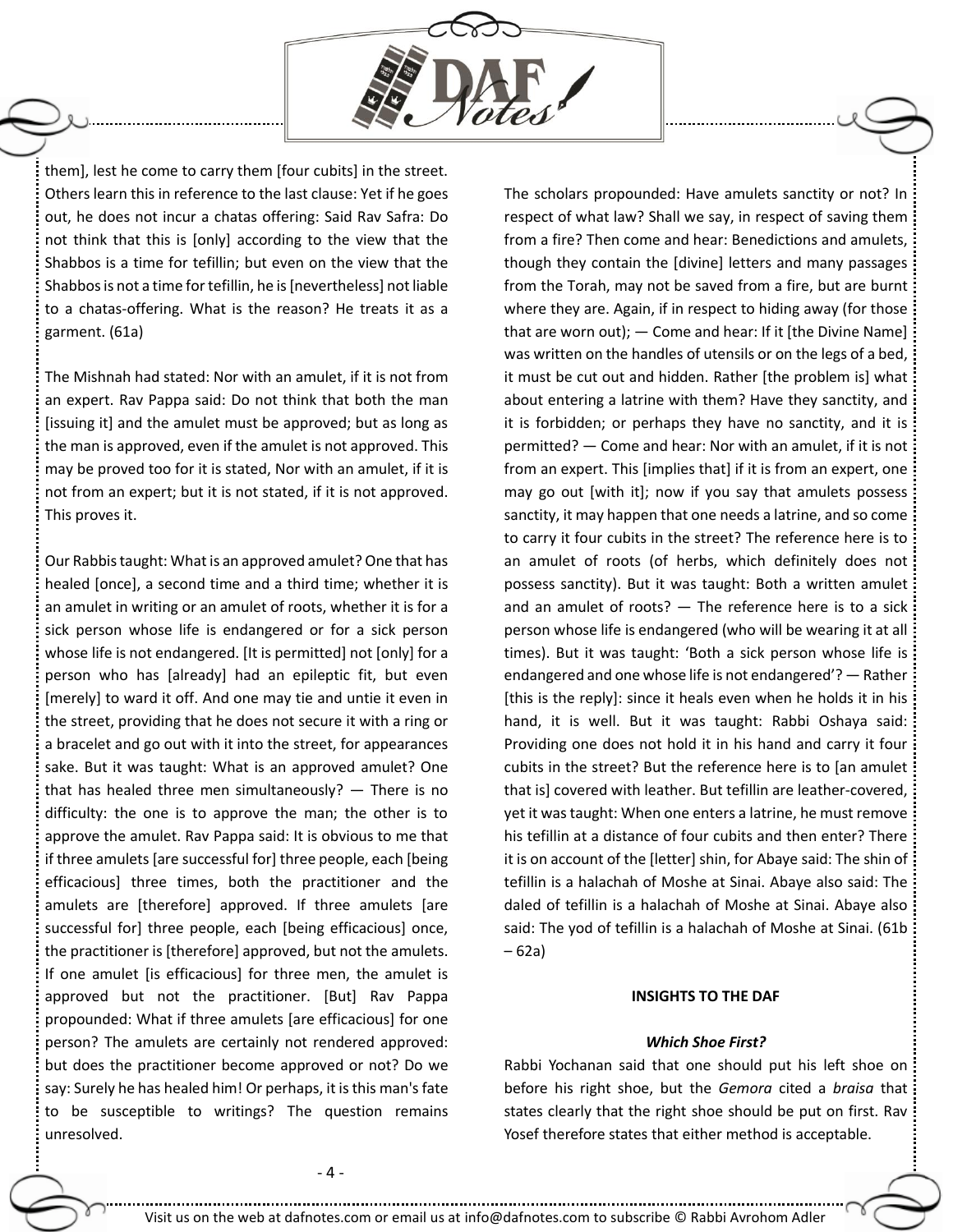

Tosafos wonders why Rabbi Yochanan's opinion should hold merit in the face of a *braisa*, and explains that Rav Yosef understands Rabbi Yochanan to interpret the *braisa* as *one possibility* in putting on shoes. That is, the *braisa* says that one option is that one should put the right shoe on first, and Rabbi Yochanan explained the other option. Thus, Rav Yosef explains that however one puts on his shoes is acceptable. However, Tosafos points out that Rabbi Yochanan does not seem to hold this view, since, when he was handed a right shoe before a left one, he refused to put it on, implying that one may never put the right shoe on first.

Tosafos answers that either method is acceptable, but one must be consistent in his choice. Thus, Rabbi Yochanan could not put on the right shoe first, even though the method in general is acceptable. Rav Yosef was thus offering an explanation of how Rabbi Yochanan's statement did not contradict the *braisa*. Abaya therefore asked how Rav Yosef knew his interpretation was correct. Perhaps Rabbi Yochanan didn't hear this *braisa*, and would have changed his mind if he had?<sup>2</sup> Perhaps Rabbi Yochanan ruled against that *braisa*? 3 Rav Nachman bar Yitzchak thus ruled that one should follow both opinions: put on the right shoe first, but tie the left first.

Rivah, in Tosafos, explains that Rabbi Yochanan's preference for the left first comes from the *mitzvah* of *tefillin*. Since the *mitzvah* is in tying the *tefillin*, there is no advantage to the left shoe except in tying it. Thus, by putting the right shoe on first, but tying the left first, one really does fulfill both opinions.

### *Amulets*

Rav Pappa is unsure whether a doctor who prescribes three different *kemeas*, for three different illnesses, but for the same patient, is considered a proven doctor or not.

Rashi and Tosafos both ask that the first *braisa* cited earlier was of a doctor who healed the same illness three times, in the same patient, using the same *kemea*, and the *braisa*

 $\overline{a}$ 

stated that the *kemea* is considered effective – even though it was used for the same person each time.

Rashi answers that since the *braisa* dealt with a case where the same *kemea* was used each time, it is more likely that the *kemea* was responsible for healing the patient than any *mazel* of the patient. Here, however, where the patient was healed of three successive illnesses, and the issue is clearly dependent on either the doctor or the patient, there is no reason to assume that the doctor's powers are more effective than the patient's *mazel.*

## *Wearing Tefillin on Shabbos*

The *Gemora* cites a *machlokes* whether *Shabbos* is a time for wearing *tefillin*. As we all know, the accepted custom is not to wear *tefillin* on *Shabbos*. However, what is not clear is whether it is simply unnecessary to wear *tefillin* on *Shabbos*, or actually forbidden to do so.

Elsewhere the *Gemora* cites two *drashos* to explain why *tefillin* are not worn on *Shabbos* (Eruvin 96a; Menachos 36b). One *drashah* is from the *possuk*, "They shall be for you as a sign upon your arm," (Shemos 13:9). The *Gemora* explains that *tefillin* must be worn as a sign on weekdays, but *Shabbos* is itself a sign, and therefore *tefillin* are not worn. (The Maharsha explains that according to all opinions, this is the primary *drashah*. See Aruch Hashulchan 30:3).

The Rishonim (Smag, positive commandment 3; Rabbeinu Bachaye, parshas Lech Lecha) add that on weekdays, we have two "witnesses" who testify that we are servants of Hashem: bris milah, the sign of the covenant that Hashem made with us; and *tefillin*, the sign of our servitude to Hashem. *Shabbos* is also a sign of the union of Hashem and the Jewish people, as the *possuk* says, "It is a sign between Me and you," (Shemos 31:13). Therefore, there is no need to wear *tefillin* on *Shabbos*.

<sup>2</sup> It is axiomatic that although the Amoraim knew all the *Mishna*, they did not necessarily know every *baraisa*, since the *baraisos*  were not an organized body well-known in its entirety, but rather a loose collection of statements that had been handed down over the ages.

<sup>3</sup> If so, we may presume that he had another Tannaic statement to rely on, though the *Gemora* doesn't elaborate on where this statement is.

<sup>-</sup> 5 -